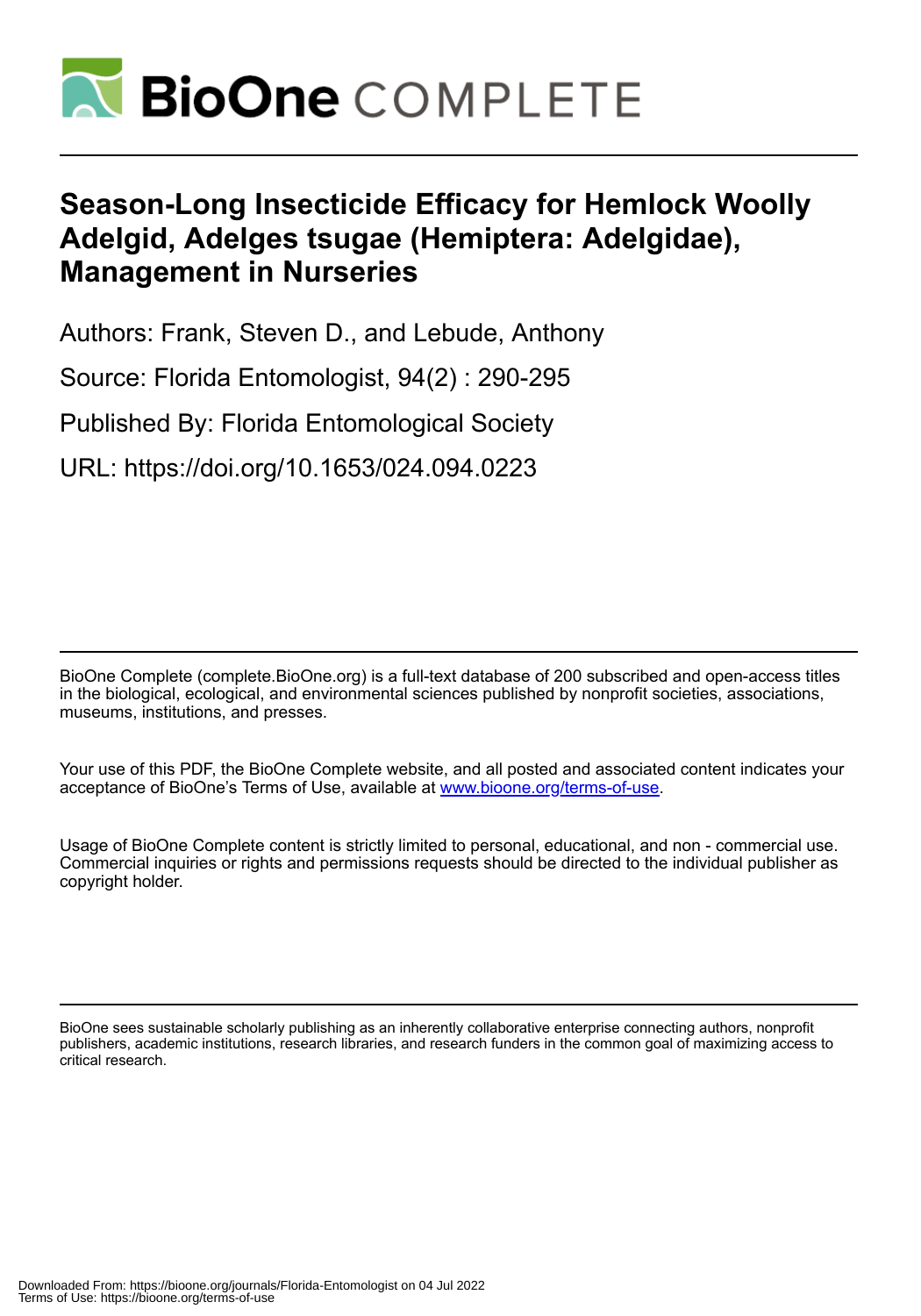# SEASON-LONG INSECTICIDE EFFICACY FOR HEMLOCK WOOLLY ADELGID, *ADELGES TSUGAE* (HEMIPTERA: ADELGIDAE), MANAGEMENT IN NURSERIES

# STEVEN D. FRANK<sup>1</sup> AND ANTHONY LEBUDE<sup>2</sup> 1 North Carolina State University, Campus Box 7613, Raleigh, NC 27695

### 2 Mountain Horticultural Crops Research and Extension Center North Carolina State University, Mills River, NC 28759

#### ABSTRACT

Nursery growers and extension personnel have to rely on efficacy data from forest and landscape systems to manage hemlock woolly adelgid in nurseries. Considerable differences in tree size and culture and application logistics could make such data unsuitable. We evaluated 12 different insecticide formulations for short and long-term control of hemlock woolly adelgid in container grown Eastern hemlocks, *Tsuga canadensis*. All products provided control of first generation hemlock woolly adelgids, though efficacy of foliar applications of neonicotinoids dinotefuran, imidacloprid (Marathon® II), and acetamiprid and foliar or drench applications of spirotetramat acted the most quickly. Foliar and soil applications of neonicotinoids and spirotetramat also prevented reinfestation of second generation crawlers. In contrast, second generation hemlock woolly adelgids successfully colonized trees treated with the contact insecticides, horticultural oil and bifenthrin. Systemic insecticides provided season-long control of hemlock woolly adelgid when applied to foliage, which is the preferred method of application of nursery growers.

Key Words: insecticide efficacy, foliar application, drench, neonicotinoids, nursery, spirotetramat, soilless substrates, container-grown nursery trees

#### **RESUMEN**

Los productores de plantas en viveros y personal de extensión tienen que confiar en los datos de eficacia de los sistemas forestales y del campo para manejar el adélgido lanoso del abeto en los viveros. Diferencias considerables en el tamaño del árbol, y su cultura y su aplicación logística podrían hacer estos datos inadecuados. Se evaluaron 12 diferentes formulaciones de insecticidas para el control a corto y largo plazo de adélgido lanoso del abeto en recipientes con plantas de Falso Abeto del Canada, *Tsuga canadensis*. Todos los productos controlaron la primera generación del adélgido lanoso del abeto, aunque la eficacia de las aplicaciones foliares de dinotefuran neonicotinoides, imidacloprid (Maratón® II) acetamiprid y aplicaciones foliares o de empapar de spirotetramat actuaron más rápidamente. Aplicaciones foliares y de suelo de los neonicotinoides y spirotetramat también impidió la reinfestación de los rastreadores (1 estadio de la ninfa) de la segunda generación. Por el contrario, la segunda generación del adélgido lanoso del abeto, colonizaron los árboles tratados con los insecticidas de contacto, el aceite de la horticultura y la bifentrina. Insecticidas sistémicos provieron el control del adélgido lanoso del cicuta por toda la temporada cuando fueron aplicados al follaje, que es el método preferido de aplicación de los productores de plantas en viveros.

Hemlock woolly adelgid, *Adelges tsugae* (Annand), has devastated stands of Eastern hemlock, *Tsuga canadensis* L., and Carolina hemlock, *T. caroliniana* Engelmann, in 18 states from Maine to Georgia (USFS 2011a). Hemlock woolly adelgid has also become a major pest of hemlocks in ornamental landscapes and urban forests where hemlocks are planted as hedges, shrubs, and shade trees (McClure 1987; Quimby 1996; Raupp et al. 2008). Hemlock woolly adelgid feeding depletes trees of carbohydrates and other resources and rapidly reduces the health and aesthetic value of trees (McClure et al. 2001). Trees lose their characteristic dark green color that is valued in ornamental landscapes and instead become gray, palegreen, or yellow (McClure 1987). Infestation also causes bud mortality, needle loss, reduction of new growth, branch dieback, and tree death (Mc-Clure 1987; McClure et al. 2001).

Nurseries that produce hemlocks for ornamental landscapes are typically within the native range of hemlock forests. These hemlock trees are subject to a constant influx of hemlock woolly adelgid crawlers carried by wind or animals (McClure 1990). Growers from locations with active hemlock woolly adelgid infestations are prohibited from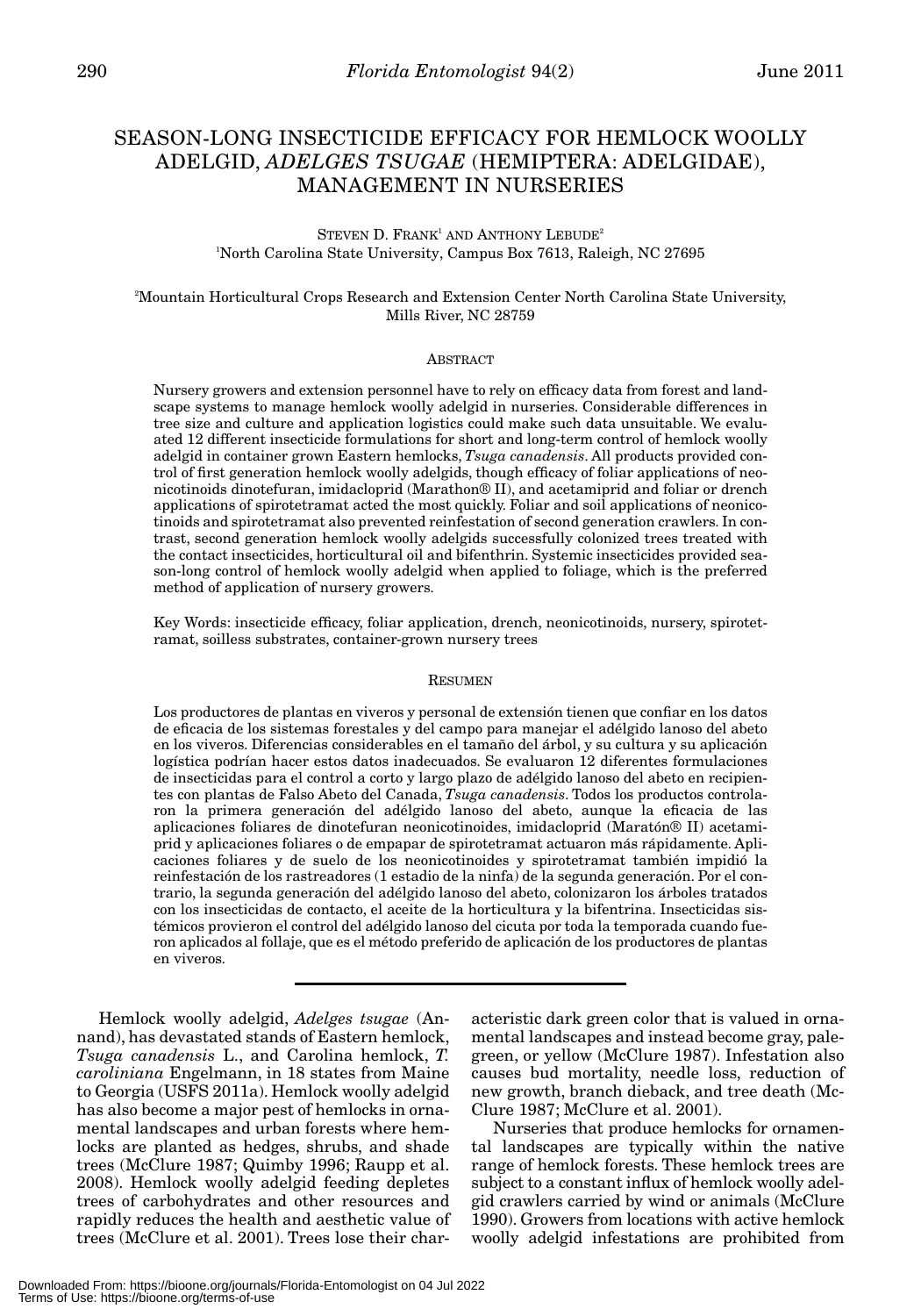selling plants to many states that have established quarantine laws (USFS 2011b). Even shipments within quarantine areas must be adelgid free to prevent rejection by customers or agriculture inspectors. Importantly, transportation of nursery stock is a primary mechanism of long-distance transport of hemlock woolly adelgid (USFS 2005).

Nursery growers and extension personnel rely on efficacy data derived from forest or ornamental landscapes in order to manage hemlock woolly adelgid in nurseries. For example, nursery growers primarily use horticultural oil, bifenthrin, acephate, and imidacloprid applied to tree foliage, which effectively control the hemlock woolly adelgid in forest and landscape trees (McClure 1987; Stewart & Horner 1994; Rhea 1996; McClure et al. 2001; Raupp et al. 2008). However, landscape and forest systems differ from nurseries in many ways. Landscape and forest trees are typically larger than trees in nurseries, which could affect insecticide coverage and distribution of systemic insecticides (Byrne et al. 2010). Nursery trees are grown in soilless substrates rather than mineral soil and receive consistent water and nutrients via irrigation that are not available to landscape or forest trees. Soil moisture and organic matter can affect systemic insecticide uptake and transport and thus efficacy (Rouchaud et al. 1996; Diaz and McLeod 2005; Lui et al. 2006). Therefore, differences in plant habit and culture could result in better or worse efficacy on container-grown nursery trees than would be predicted by research in landscapes or forests. Knowing the relative efficacy of foliar and soil insecticide applications will allow nursery growers to manage hemlock woolly adelgid in the most effective and economical way.

The objective of this study was to provide growers with necessary information to achieve optimal control of hemlock woolly adelgid with a single insecticide application. To achieve this we

evaluated the efficacy of 6 different insecticides using foliar, drench, soil-applied granular, and tablet formulations for control of the first hemlock woolly adelgid generation in spring. We then evaluated whether the insecticides can prevent re-infestation by the second generation of hemlock woolly adelgid in summer. Finally we evaluated how treatments and hemlock woolly adelgid infestation affect plant growth. To date there are no published evaluations of insecticide efficacy for hemlock woolly adelgid in container nurseries.

#### MATERIALS AND METHODS

This study was conducted at the North Carolina State University, Mountain Horticultural Crops Research & Extension Center (MHCREC) in Mills River, North Carolina. We purchased Eastern hemlock trees that were  $134.5 \pm 2$  cm tall in #7 (26.5 L) containers from a local grower. The trees were free of hemlock woolly adelgids and had never received insecticide applications. For our study, trees were grown under 30% shade cloth on a gravel pad with drip irrigation. Trees were potted in 7 pine bark: 1 sand substrate amended with 2 lbs dolomitic limestone per cubic yard of substrate and 1 lb per cubic yard micronutrients (Micromax® Scott-Sierra Horticultural Products Co., Marysville, Ohio). Plants were top dressed with a controlled release fertilizer to receive 21g nitrogen per container (Osmocote®, 18- 6-12, Scott-Sierra Horticultural Products Co., Marysville, Ohio). Insecticides employed in this study are displayed in Table 1.

Efficacy of insecticides targeting first generation hemlock woolly adelgids

On Apr 12 and Apr 20, 2010, we infested plants by cutting infested Eastern hemlock branches

TABLE 1. INSECTICIDE TREATMENTS (ALPHABETICAL BY ACTIVE INGREDIENT) APPLIED TO HEMLOCK TREES IN 7 GAL-LON CONTAINERS TO CONTROL THE HEMLOCK WOOLLY ADELGID.

| Trade Name                | Active Ingredient | <b>Application Method</b> | Rate                               | Manufacturer                 |
|---------------------------|-------------------|---------------------------|------------------------------------|------------------------------|
| Untreated Control         |                   |                           |                                    |                              |
| TriStar <sup>®</sup> 30SG | acetamiprid       | foliar                    | $8 \text{ oz}/100 \text{ gal.}$    | Cleary Chem. Corp            |
| Talstar® F                | bifenthrin        | foliar                    | $0.22 \text{ oz/gal.}$             | FMC Corp.                    |
| Safari® 2G                | dinotefuran       | granular                  | 2.6 $g/gal$ , of pot               | Valent USA Corp.             |
| Safari® 20 SG             | dinotefuran       | foliar                    | $8 \text{ oz}/100 \text{ gal.}$    | Valent USA Corp.             |
| Marathon® 1%G             | imidacloprid      | granular                  | $5$ g/gal, of pot                  | Bayer                        |
| $CoreTect^{TM}$           | imidacloprid      | tablet                    | 5 tablets/pot                      | Bayer                        |
| Marathon <sup>®</sup> II  | imidacloprid      | foliar                    | $1.7 \text{ oz} / 00 \text{ gal.}$ | Bayer                        |
| Horticultural Oil         | paraffinic oil    | foliar                    |                                    |                              |
| Kontos <sup>TM</sup>      | spirotetramat     | foliar                    | $1.7 \text{ oz}/100 \text{ gal.}$  | Bayer                        |
| Kontos <sup>TM</sup>      | spirotetramat     | foliar                    | $3.4 \text{ oz}/100 \text{ gal.}$  | Bayer                        |
| Kontos <sup>TM</sup>      | spirotetramat     | drench                    | $0.05$ ml/l of pot                 | Bayer                        |
| Kontos <sup>TM</sup>      | spirotetramat     | drench                    | $0.1$ ml/l of pot                  | Bayer                        |
| Horticultural oil         |                   | foliar                    | $44$ ml/gal.                       | Southern Agric. Insecticides |

Downloaded From: https://bioone.org/journals/Florida-Entomologist on 04 Jul 2022 Terms of Use: https://bioone.org/terms-of-use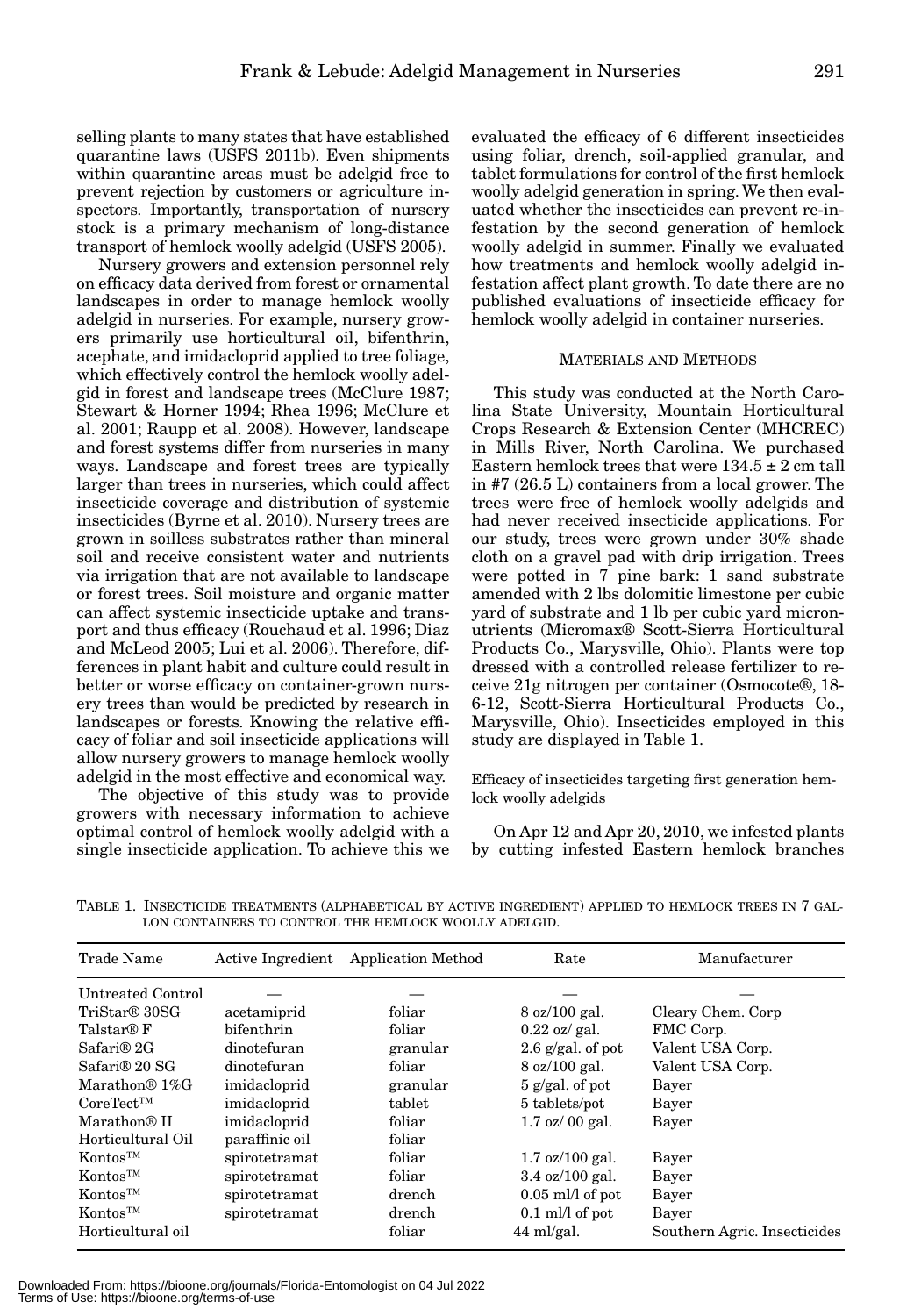from trees in nearby natural areas when ovisacs and crawlers were present (Montgomery et al. 2009). We secured the infested branches to experimental plants with zip ties for 1 week each time. On Apr 28, 2010 we collected 1 branch tip from each cardinal direction of each tree and counted the number of crawlers on the terminal 4cm. We assigned trees to 1 of 5 blocks based on initial crawler density. Within each block trees were randomly assigned to 1 of 13 treatments (Table 1).

We applied insecticides on Apr 29, 2010. Foliar treatments were applied using a  $CO<sub>2</sub>$  powered backpack sprayer fitted with a single Spraying Systems D2-33 full-cone nozzle at 60 psi delivering 12.5 gpa. All foliar applications, except horticultural oil, included an adjuvant, Dyne-Amic (23.6ml/gal.; Helena Chemical Company, Collierville, Tennessee). We applied drench formulations by mixing product with 1 liter of water and pouring the solution evenly over the substrate. Granular applications were spread evenly on surface of substrate. CoreTect™ (20% imidacloprid and 80% 12-9-4 fertilizer) tablets were inserted approximately 10cm below the substrate surface. Hemlock woolly adelgids were counted as described 1, 7, 14, 28, and 42 d after treatment.

Residual efficacy to prevent re-infestation by second generation hemlock woolly adelgid

In Jun 2010, ovisacs and second generation crawlers were present on natural hemlock stands near MHCREC. On Jun 23 and 31, 2010, we re-infested the experimental trees as described previously. At this time we also infested a second set of untreated, previously uninfested trees to mea-

sure the success of second generation infestation in the absence of insecticides. Hemlock woolly adelgids were counted as described on Jul 8 (70 DAT) and Jul 22 (84 DAT) then again on Oct 8 (154 DAT), 2010.

Effect of insecticides and hemlock woolly adelgid on plant growth

As a measure of overall plant growth, the height of each plant and 2 perpendicular width measurements were recorded before the trial on Apr 28 (0 DAT) and on Oct 8, 2010 (154 DAT). To evaluate plant growth more specifically, the length of current year's growth was measured on 5 randomly selected branch tips per plant (Montgomery et al. 2009).

Statistical analysis of first generation and second generation hemlock woolly adelgid abundance and plant growth was conducted with ANOVA using initial abundance as a blocking factor (Proc Mixed, SAS 9.1 2002). If the ANOVA was significant  $(P<0.05)$  means were compared using Fisher's protected LSD (Proc Mixed, SAS 9.1 2002).

# **RESULTS**

Efficacy of insecticides targeting first generation hemlock woolly adelgids

All insecticides significantly reduced the abundance of first generation crawlers compared to untreated controls by 2 wk after treatment (Table 2). In general, foliar products reduced hemlock woolly adelgid abundance more quickly

|                                   |                | Mean $(\pm SE)^{\dagger}$ hemlock woolly adelgid abundance |                            |               |                         |                                 |                 |
|-----------------------------------|----------------|------------------------------------------------------------|----------------------------|---------------|-------------------------|---------------------------------|-----------------|
| Treatment                         | App.<br>Method | 0 DAT                                                      | 1 DAT                      | 7 DAT         | 14 DAT                  | <b>28 DAT</b>                   | 42 DAT          |
| Untreated Control                 |                | $7.9 \pm 3.4$                                              | $4.9 \pm 1.2$ ab           | $5.7 \pm 1.8$ | $4.2 \pm 1.7$ a         | $4.8 \pm 1.2$ a                 | $6.1 \pm 2.4$ a |
| Marathon 1%G                      | granular       | $6.4 \pm 1.7$                                              | $5.8 \pm 1.8$ a            | $0.8 \pm 0.4$ | $0.1 \pm 0.1 b$         | $0.3 \pm 0.3 c$                 | $0.0 \pm 0.0 b$ |
| Safari 2G                         | granular       | $6.0 \pm 1.7$                                              | $3.9 \pm 1.3$ abc          | $0.5 \pm 0.5$ |                         | $0.2 \pm 0.2$ b $0.0 \pm 0.0$ c | $0.0 \pm 0.0 b$ |
| Hort. Oil                         | foliar         | $7.7 \pm 2.5$                                              | $3.6 \pm 1.3$ bc           | $1.2 \pm 0.8$ | $0.4 \pm 0.2 h$         | $0.0 \pm 0.0 c$                 | $0.0 \pm 0.0$ b |
| CoreTect                          | tablet         | $6.1 \pm 1.8$                                              | $2.6 \pm 0.8$ cd           | $1.8 \pm 1.4$ | $0.8 \pm 0.7$ b         | $0.8 \pm 0.4$ bc                | $0.1 \pm 0.1 b$ |
| Talstar                           | foliar         | $7.3 \pm 2.2$                                              | $0.7 \pm 0.5$ de           | $0.5 \pm 0.4$ |                         | $0.3 \pm 0.2$ b $0.0 \pm 0.0$ c | $0.2 \pm 0.2 b$ |
| TriStar 30SG                      | foliar         | $6.1 \pm 1.5$                                              | $0.4 \pm 0.1 e$            | $2.1 \pm 1.7$ |                         | $0.7 \pm 0.7$ b $2.6 \pm 1.8$ b | $0.0 \pm 0.0 b$ |
| Kontos (high rate)                | drench         | $7.5 \pm 2.7$                                              | $0.3 \pm 0.3 e$            | $2.6 \pm 1.1$ | $1.7 \pm 1.0 \text{ b}$ | $0.1 \pm 0.1$ c                 | $0.0 \pm 0.0 b$ |
| Marathon II                       | foliar         | $6.8 \pm 2.0$                                              | $0.2 \pm 0.2 e$            | $0.9 \pm 0.6$ | $0.3 \pm 0.3$ b         | $0.0 \pm 0.0 c$                 | $0.3 \pm 0.2 b$ |
| Kontos (low rate)                 | foliar         | $7.4 \pm 2.6$                                              | $0.1 \pm 0.1 e$            | $4.7 \pm 2.7$ | $1.4 \pm 0.5$ b         | $0.1 \pm 0.1$ c                 | $0.1 \pm 0.1 h$ |
| Kontos (low rate)                 | drench         | $8.4 \pm 3.4$                                              | $0.0 \pm 0.0 e$            | $2.0 \pm 1.1$ | $0.9 \pm 0.3$ b         | $1.7 \pm 0.9$ b                 | $0.2 \pm 0.1 b$ |
| Kontos (high rate)                | foliar         | $7.8 \pm 2.5$                                              | $0.0 \pm 0.0 e$            | $2.1 \pm 0.7$ | $1.0 \pm 0.4 h$         | $0.3 \pm 0.1$ c                 | $0.0 \pm 0.0 b$ |
| Safari 20 SG                      | foliar         | $6.2 \pm 1.6$                                              | $0.0 \pm 0.0 e$            | $2.8 \pm 1.7$ | $1.2 \pm 0.8$ b         | $0.0 \pm 0.0 c$                 | $0.0 \pm 0.0 b$ |
| $F_{\scriptscriptstyle{12,48}};P$ |                | 1.28:0.259                                                 | $8.95; <0.001$ 1.38; 0.209 |               | 2.58:0.010              | $7.39; <0.001$ $9.37; <0.001$   |                 |

TABLE 2. MEAN (±SE) HEMLOCK WOOLLY ADELGID ABUNDANCE (IN ORDER OF ABUNDANCE) ON 4 4-CM HEMLOCK BRANCH TIPS COLLECTED 0, 1, 7, 14, 28, AND 42 DAYS AFTER TREATMENT (DAT) WITH INSECTICIDES.

'Numbers followed by the same letter within a column are not significant at  $P < 0.05$ .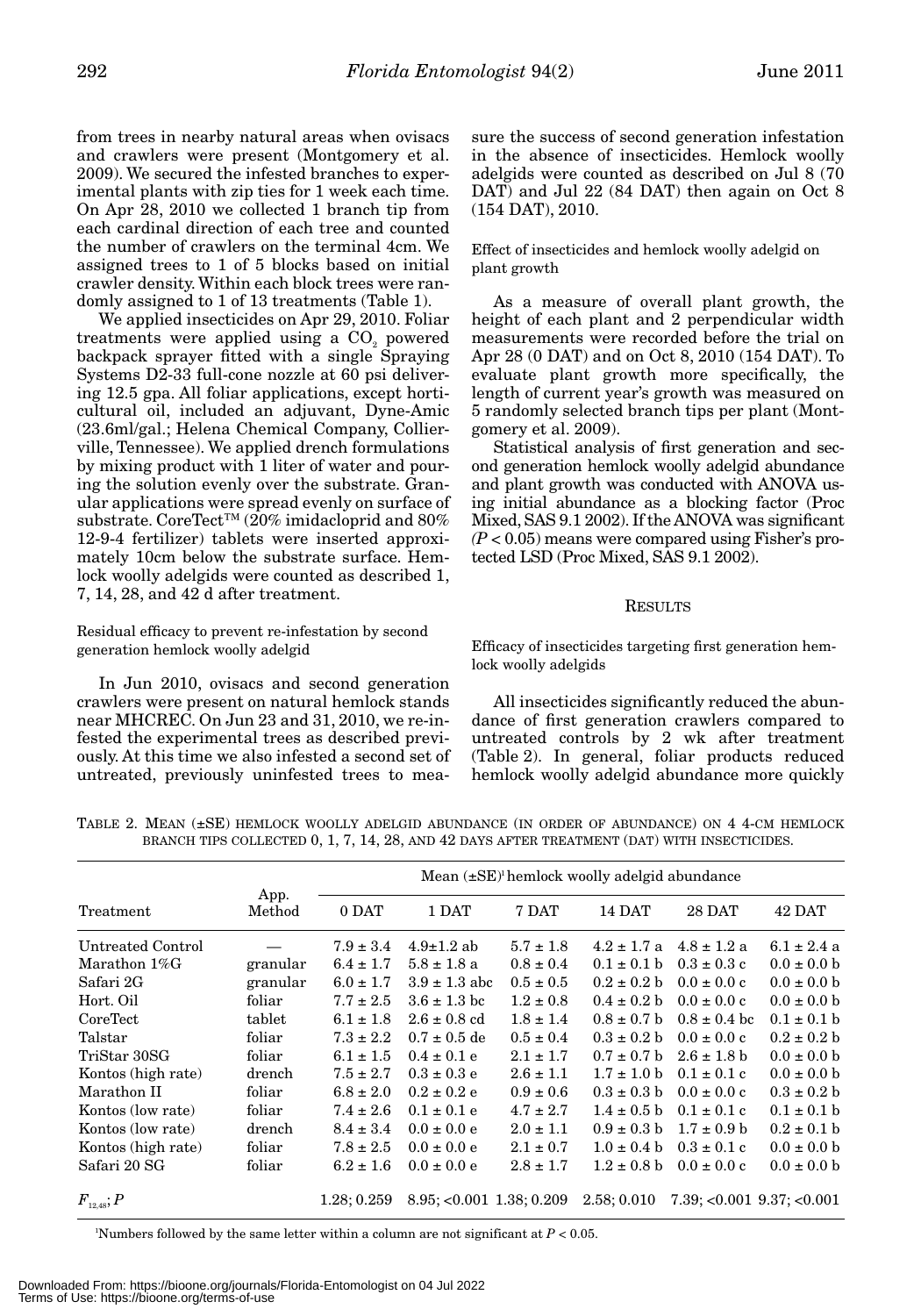than drench, granular or tablet formulations. The exception to this was Kontos, which at high and low rate drench applications, reduced hemlock woolly adelgid abundance to levels similar to foliar applications by 24h after treatment (Table 2).

Residual efficacy to prevent re-infestation by second generation hemlock woolly adelgid

The second generation of hemlock woolly adelgids did not become as abundant on control trees as the first generation (Table 3). Two wk after reinfestation, hemlock woolly adelgid abundance was significantly greater on control trees than in all insecticide treatments except horticultural oil (Table 3). Hemlock woolly adelgid abundance decreased over the next 12 wk on all treatments. After summer aestivation, 14 wk after reinfestation and 22 wk after insecticide applications, only the control, horticultural oil, and Talstar treatments had hemlock woolly adelgid in our samples (Table 3).

Effect of insecticides and hemlock woolly adelgid on plant growth

There was no effect of any treatment on plant growth as measured by change in plant height  $(F_{12,48} = 0.57; P = 0.856)$ , change in plant width  $(F_{12.48}^{\mu_{23.5}} = 0.52; P = 0.888)$ , or tip growth  $(F_{12.48} = 0.74;$ *P* = 0.702) (data not shown).

#### **DISCUSSION**

Our research is the first published account of the speed and duration of insecticide efficacy for

managing hemlock woolly adelgid in containergrown hemlock trees. In particular, we demonstrated that Kontos is a promising new insecticide for managing hemlock woolly adelgid in nursery stock that provides rapid, season-long efficacy. Our research also confirms the efficacy of imidacloprid and dinotefuran formulations that have been relied upon for hemlock woolly adelgid management in forest and landscape trees (Stewart & Horner 1994; Rhea 1996; McClure et al. 2001; Raupp et al. 2008).

Pyrethroid and organophosphate insecticides, such as bifenthrin and acephate, are among the insecticides most frequently used to manage hemlock woolly adelgid in nurseries (S. Frank, personal observation). Growers apply these products at least 2 times during the growing season to prevent hemlock woolly adelgid infestation of nursery stock that would otherwise make trees unsalable. These broad-spectrum insecticides kill natural enemies and other non-target organisms on contact and leave a toxic residual that lasts for weeks after application (Raupp et al. 2001). As a consequence, pyrethroid and organophosphate insecticide use can result in secondary outbreaks of mites (Hardman et al. 1988; Prischmann et al. 2005), scale (McClure 1977; Raupp et al. 2001), and other pests (DeBach and Rose 1977; Hardman et al. 1988). Imidacloprid is the other most commonly used insecticide to manage hemlock woolly adelgid in nurseries and other systems (S. Frank, personal observation). Although imidacloprid is less toxic to natural enemies it can still promote spider mite outbreaks (Raupp et al. 2004).

TABLE 3. MEAN (±SE) HEMLOCK WOOLLY ADELGID ABUNDANCE ON 4 4CM HEMLOCK BRANCH TIPS 14, 28, AND 98 DAYS AFTER REINFESTATION (DARI) WITH SECOND GENERATION CRAWLERS.

|                                              |             | Mean $(\pm SE)^i$ hemlock woolly adelgid abundance |                                                                                                                            |                   |  |  |
|----------------------------------------------|-------------|----------------------------------------------------|----------------------------------------------------------------------------------------------------------------------------|-------------------|--|--|
| Treatment                                    | App. Method | 14 DARI (70 DAT)                                   | 28 DARI (84 DAT)                                                                                                           | 98 DARI (154 DAT) |  |  |
| Untreated control                            |             | $2.0 \pm 0.8$ a                                    | $0.4 \pm 0.2$                                                                                                              | $0.2 \pm 0.1$     |  |  |
| Kontos <sup>TM</sup> (high rate)             | foliar      | $1.0 \pm 0.4$ ab                                   | $0.4 \pm 0.4$                                                                                                              | $0.0 \pm 0.0$     |  |  |
| Horticultural Oil                            | foliar      | $0.8 \pm 0.3$ b                                    | $0.3 \pm 0.2$                                                                                                              | $0.8 \pm 0.3$     |  |  |
| <b>CoreTect</b>                              | tablet      | $0.6 \pm 0.2$ bc                                   | $0.5 \pm 0.3$                                                                                                              | $0.0 \pm 0.0$     |  |  |
| Kontos™ (high rate)                          | drench      | $0.6 \pm 0.3$ bc                                   | $0.0 \pm 0.0$                                                                                                              | $0.0 \pm 0.0$     |  |  |
| Kontos <sup><math>TM</math></sup> (low rate) | foliar      | $0.6 \pm 0.2$ bc                                   | $0.5 \pm 0.3$                                                                                                              | $0.0 \pm 0.0$     |  |  |
| Kontos (low rate)                            | drench      | $0.5 \pm 0.4$ bc                                   | $0.1 \pm 0.1$                                                                                                              | $0.0 \pm 0.0$     |  |  |
| Marathon <sup>®</sup> $1\%$ G                | granular    | $0.4 \pm 0.3$ bc                                   | $0.0 \pm 0.0$                                                                                                              | $0.0 \pm 0.0$     |  |  |
| Talstar® F                                   | foliar      | $0.4 \pm 0.1$ bc                                   | $0.2 \pm 0.1$                                                                                                              | $0.2 \pm 0.1$     |  |  |
| TriStar <sup>®</sup> 30SG                    | foliar      | $0.3 \pm 0.1$ bc                                   | $0.0 \pm 0.0$                                                                                                              | $0.0 \pm 0.0$     |  |  |
| Marathon <sup>®</sup> II                     | foliar      | $0.3 \pm 0.2$ bc                                   | $0.2 \pm 0.1$                                                                                                              | $0.0 \pm 0.0$     |  |  |
| Safari <sup>®</sup> G                        | granular    | $0.1 \pm 0.1$ c                                    | $0.0 \pm 0.0$                                                                                                              | $0.0 \pm 0.0$     |  |  |
| Safari <sup>®</sup> 20 SG                    | foliar      | $0.1 \pm 0.1$ c                                    | $0.3 \pm 0.2$                                                                                                              | $0.0 \pm 0.0$     |  |  |
|                                              |             |                                                    | $F_{\gamma_2, \gamma_0} = 2.37; P = 0.017$ $\chi^2_{\gamma_2} = 19.06 \ P = 0.0884$ $\chi^2_{\gamma_2} = 32.3 \ P < 0.001$ |                   |  |  |

Numbers followed by the same letter within a column are not significant at  $P < 0.05$ .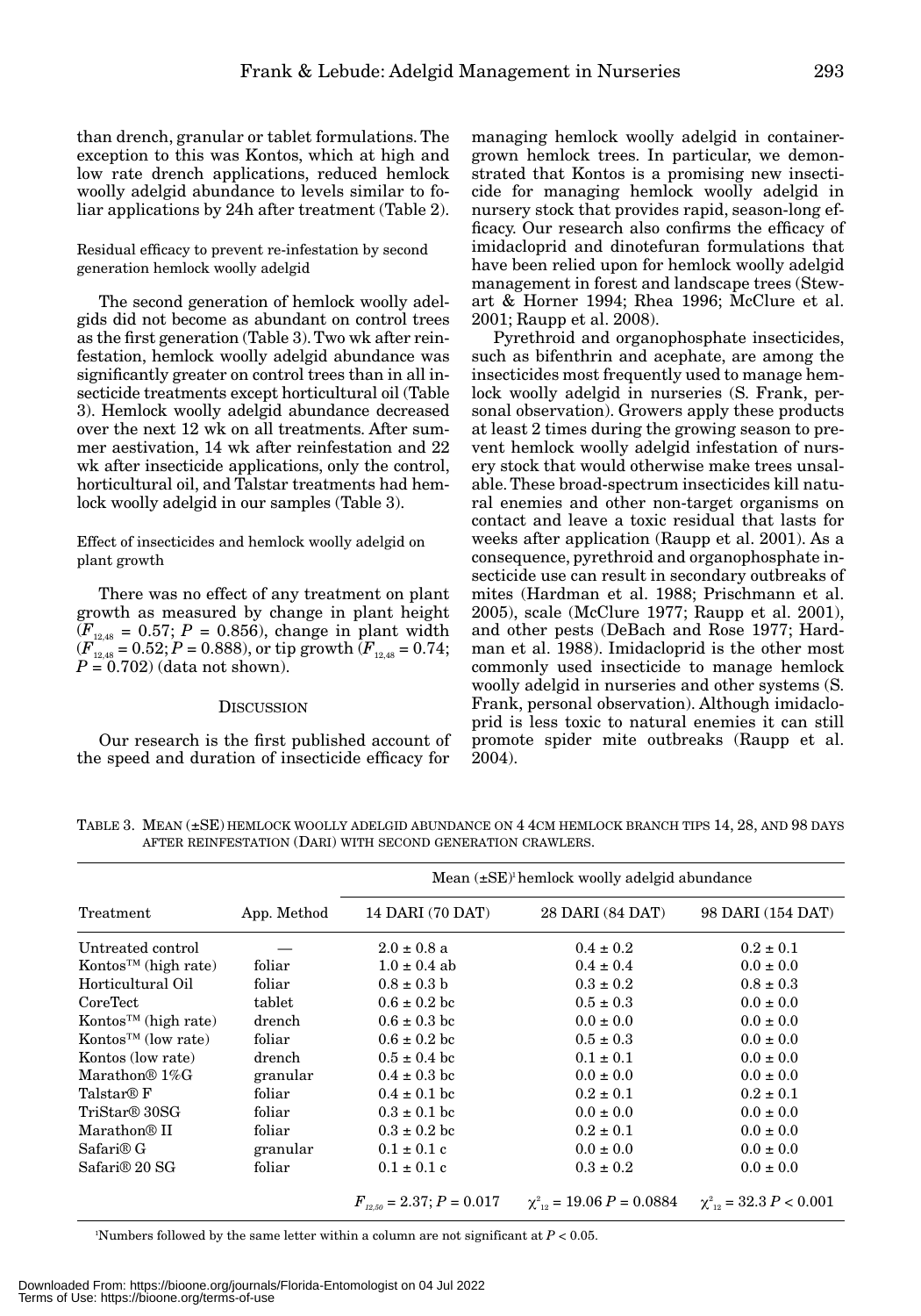Spider mites and soft and armored scale are also important pests of hemlocks in nurseries. Our research indicates that Kontos, Safari, TriStar, and horticultural oil are effective alternatives to pyrethroids, organophosphates, and imidacloprid in nursery production. Products such as Safari and TriStar effectively control many armored scales and could be used when elongate hemlock scale or other armored scales need to be managed in combination with hemlock woolly adelgid. Kontos and Horticultural oil are alternatives to neonicotinoids that growers could use particularly if mite outbreaks are common.

Growers prefer to make foliar rather than drench insecticide applications because they can make foliar applications rapidly with airblast or other spray equipment. As expected the granular, drench, and tablet formulations of imidacloprid and dinotefuran took longer to achieve control because they must move into the soil then be taken up by the plant before insects ingest them. Despite a brief delay of about 2 wk, granular and drench formulations reduced hemlock woolly adelgid abundance to near zero in the first generation and prevented reinfestation by the second generation. Surprisingly, drench applications of Kontos reduced hemlock woolly adelgid abundance 1 day after treatment to levels comparable to foliar applications.

In our experiment, manual reinfestation of trees with second generation crawlers simulated the natural reinfestation that trees would experience if grown in a nursery near natural hemlock woolly adelgid infestations because crawlers can be carried to new trees by wind or birds. Our infestation method did not achieve as high a population in the second generation as in the first but the new untreated trees were infested with 2 hemlock woolly adelgid per 4cm of branch. All insecticide treatments reduced second generation abundance even though they had been applied 12 weeks earlier. The trend 4 wk after reinfestation was for lowest hemlock woolly adelgid abundance on trees that received granular and drench formulations though Tristar also had no hemlock woolly adelgid at this time. Hemlock woolly adelgid abundance in all treatments declined by Oct when the insects came out of aestivation and began feeding again. At this time, the only treatments with hemlock woolly adelgids present were the control trees and trees treated with the contact insecticides, horticultural oil and Talstar, as opposed to systemic insecticides. This indicates systemic insecticides - neonicotinoids and Kontos - provide season-long control of hemlock woolly adelgid even if they are applied to foliage which is the most rapid and preferred method of growers.

# ACKNOWLEDGMENTS

The authors thank Alan Stevenson, Adam Dale, Sally Taylor, and Katie Youngs for help counting hemlock woolly adelgids. This work was funded by a grant from the North Carolina Nursery and Landscape Association and by Bayer Crop Science and Cleary Chemical.

#### REFERENCES CITED

- BYRNE, F. J., HUMERES, E. C., URENA, A. A., HODDLE, M. S., AND MORSE, J. G. 2010. Field evaluation of systemic imidacloprid for the management of avocado thrips and avocado lace bug in California avocado groves. Pest Manag. Sci. 66: 1129-1136.
- DEBACH, P., AND ROSE, M. 1977. Environmental upsets caused by chemical eradication. Calif. Agric. 31: 8- 10.
- HARDMAN, J. M., ROGERS, R. E. L., AND MACLELLAN, C. R. 1988. Advantages and disadvantages of using pyrethroids in Nova Scotia apple orchards. J. Econ. Entomol. 81: 1737-1749.
- LIU, W., ZHENG, W., MA, M., AND LIU, K. K. 2006. Sorption and degradation of imidacloprid in soil and water. J. Environ. Sci. Health 41: 623-634.
- MCCLURE, M. S. 1977. Resurgence of the scale, *Fiorinia externa* (Homoptera: Diaspididae), on hemlock following insecticide application. Environ. Entomol. 6: 480-484.
- MCCLURE, M. S. 1987. Biology and control of hemlock woolly adelgid. Bulletin of the Connecticut Agricultural Experiment Station 851. New Haven, Connecticut, 8 pp.
- MCCLURE, M. S. 1990. Role of wind, birds, deer, and humans in dispersal of hemlock woolly adelgid (Homoptera: Adelgidae). Environ. Entomol. 19:36-43.
- MCCLURE, M. S., SALOM, S., AND SHIELDS, K. S. 2001. Hemlock woolly adelgid. USDA Forest Service, FHTET-2001-03. Morgantown, West Virginia, 14 pp.
- MONTGOMERY, M. E., BENTZ, S. E., AND OLSEN, R. T. 2009. Evaluation of hemlock (*Tsuga*) species and hybrids for resistance to *Adelges tsugae* (Hemiptera: Adelgidae) using artificial infestation. J. Econ. Entomol. 102: 1247-1254.
- PRISCHMANN, D. A., JAMES, D. G., WRIGHT, L. C., TENEYCK, R. D., AND SNYDER, W. E. 2005. Effects of chlorpyrifos and sulfur on spider mites (Acari: Tetranychidae) and their natural enemies. Biol. Control 33: 324-334.
- QUIMBY, J. W. 1996. Value and importance of hemlock ecosystems in the eastern United States *In* S. M. Salome, T. C. Tigner and R. C. Reardon [eds.], Proc. First Hemlock Woolly Adelgid Rev., Forest Health Technology Enterprise Team (FHTET) 95-10.
- RAUPP, M. J., HOLMES, J. J., SADOF, C., SHREWSBURY, P., AND DAVIDSON, J. A. 2001. Effects of cover sprays and residual pesticides on scale insects and natural enemies in urban forests. J. Arboric. 27(4): 203-214.
- RAUPP, M. J., WEBB, R. E., SZCZEPANIEC, A., BOOTH, D., AND AHERN, R. 2004. Incidence, abundance, and severity of mites on hemlocks following applications of imidacloprid. J. Arboric. 30(2): 108-113.
- RAUPP, M. J., AHERN, R., ONKEN, B., REARDON, R., BEALMEAR, S., DOCCOLA, J., WOLF, P., BECKER, P., MCINTYRE, T., LASKOWSKI, K., AND WEBB, R. 2008. Comparing hemlock woolly adelgid and elongate hemlock scale control in ornamental and forest hem-